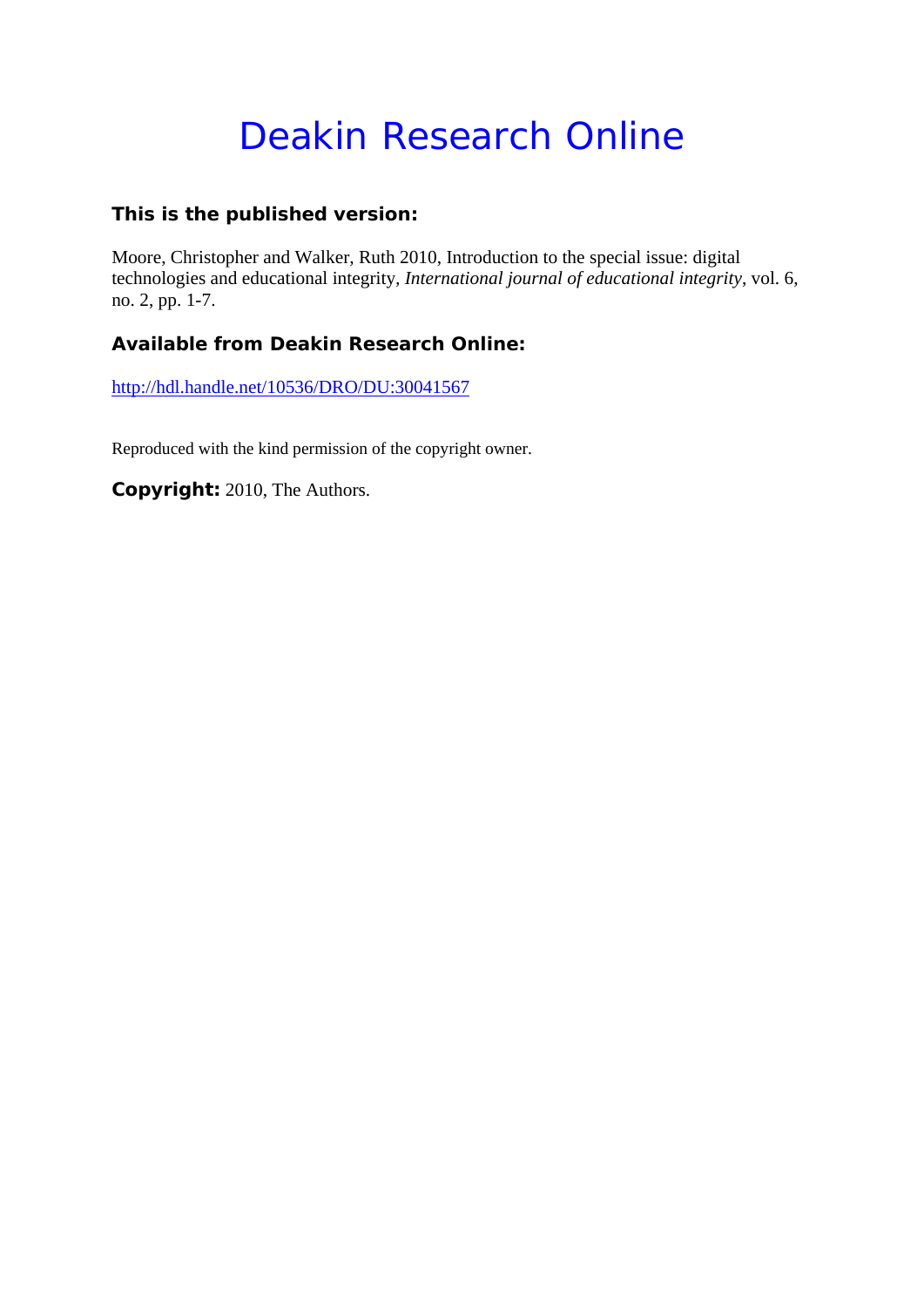

**International Journal for Educational Integrity** 

# **Editorial Volume 6 (2)**

**Introduction to the special issue: "Digital technologies and educational integrity"** 

Christopher Moore Deakin University [moorenet@gmail.com](mailto:moorenet@gmail.com)

Ruth Walker University of Wollongong rwalker@uow.edu.au

When Roger Silverstone (1999, p.10) asked "what is new about new media?" more than a decade ago at the launch of the first edition of the journal *New Media and Society,* he framed the question as an inquiry about the relationship between continuity and change. To address the issues relating to the interest and reliance on technologies in educational contexts - whether we are talking about web 2.0, digital media, social media, new media, or even *next* media - requires us to consider what is most important about the standards, traditions and practices that we hold as crucial to teaching, learning and research, as well as their relationship to change.

This special issue broaches these issues to consider how changes in technologies used by teachers and learners – both in and out of educational contexts – has impacted on our understandings of educational integrity. To do this, we have had to ask questions about the integrity of the educational enterprise itself: just as the expanding research and writing capacities of digital media have complicated notions of authorship, so too does the increasing reliance on technologies in educational settings complicate expectations about the open or gated nature of educational institutions. However, it is not so much the digital technologies themselves, but how they are used, regarded, implemented and positioned by institutions, that offer a new twist to our interpretation of education as both 'borderless' and 'gatekeeping'.

New media technology, with its potential to make knowledge both unstable and widely available, can be seen to undercut the traditional authority of teachers. Glyn Davis (2010) recently pointed out that, just as new humanities academics rose in the sixteenth century to challenge the scholastic institution, so new forms of learning confronts the received wisdom about what a university is, what it does, and how it works. Davis terms what has emerged as a new "republic of learning", a tense global universe of educational institutions, providers and workers with competing products and educational philosophies. The older standards of prestige and authority that positioned universities as gatekeepers of knowledge are called into question by this new republic.

Conversely, the utopian ideals of 'borderless' education afforded by digital technologies can also be called into question. Gerard Goggin, in a recent keynote address about technology and the university, commented that it was "difficult to imagine not having access to a computer at the university" (2010). But he also pointed out that there is a gap in discussions about the 'digital divide' between

The International Journal for Educational Integrity is available online at: http://www.ojs.unisa.edu.au/journals/index.php/IJEI/

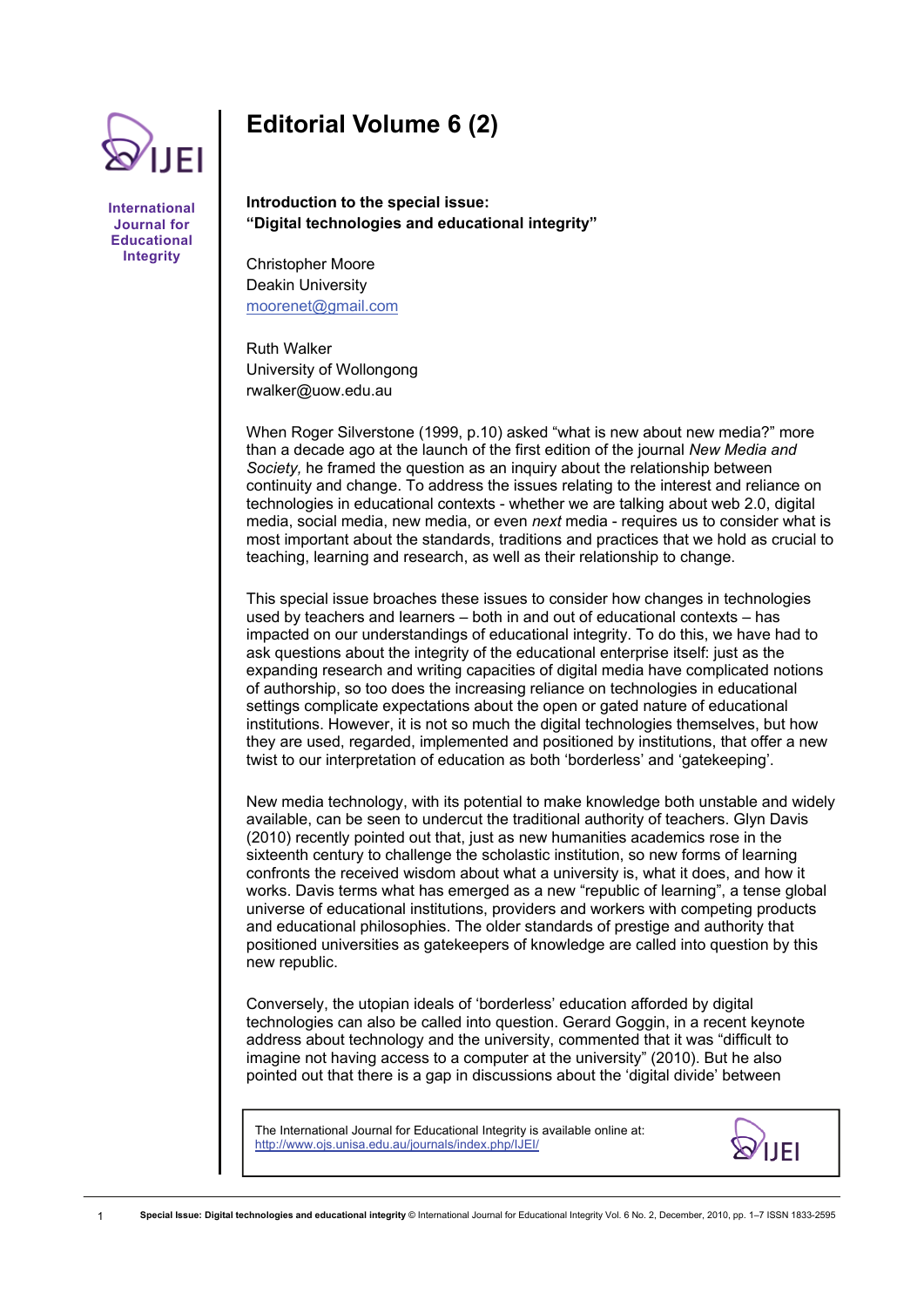generations and a lack of access to these technologies for many communities and student cohorts. Goggin canvassed the "terrible paradoxes" of internet technologies, that their seemingly open access applications, new opportunities for marginalised voices to be heard, and 24/7 connectivity, actually elide practical issues relating to the labour of education workers, not to mention the often third world factory conditions and environmental unsustainability of the production of these technological devices. Discussion more often focuses on the politics of process of technologies in use in educational contexts, rather than on their political and social impact.

The open-ended term 'next media' may prove useful to frame further thinking about technology and educational integrity: what will come *after* education workers have wrestled with current pressures to change and adapt to the new? Can we find continuity in our scholarly activities when new technologies continue to emerge and encroach on our everyday teaching and learning practices? How will our academic identities and activities be impacted by the fading of the distinction between online and offline activities, and the blurring of the division between the professional and personal? Will digital technologies challenge or strengthen the core values of academic integrity? At this point, attitudes to the incorporation of technologies in education - or acknowledgement of the different literacies they might call upon - range from recalcitrance and suspicion to excitement and stimulation.

Some teachers – who might be considered as either 'purists' or 'luddites' – take steps to avoid the infiltration of technology in what they do in the lecture hall or classroom 'for the sake of it', even at the potential cost of losing their audience, but they have little opportunity to resist the increasingly online and enforced administrative processes of their institution. Others are frustrated with waiting for their institutions to catch up to the possibilities and promises of new technologies, and are already working with blogs, games, wikis and online networks outside of their institution's control or ambit. Although new forms of interaction and knowledge production are flourishing outside the closed education system and proscribed IT services, it is important to recall that it took decades for education workers to get acclimatised to the now ubiquitous photocopier and the distribution of copied materials: despite ongoing indoctrination about appropriate copyright practices, staff and students are still often unaware of the fair dealing provisions for the educational use of resources. The implication for work produced, reproduced and distributed by mobiles phones, wireless broadband and online social networks will take longer to resolve as their mutation, iterations and uptake all vary.

Rather than play a reactive game of 'catch up' – as has happened with issues surrounding intellectual property law or the administrative procedures around the use of information technology services – it is important to encourage the development of curriculum, teaching and learning practices, digital literacies and policy frameworks that will flow across multiple platforms, be they embedded in online learning management systems, social networking sites or virtual environments. An educational integrity for the change that is inevitable with *next* media is about contributing to a discourse of integrity between peers, between teachers and students as well as between the institutions that incorporate, as well as being embodied by, practices of integrity.

Each of the papers in this special issue reforge the concept of educational integrity in the digital environment of teaching and learning in new ways, offering different positions from which to evaluate and consider the promises and risks of the use of new technologies. Our first of two invited contributions reports on the findings of a recent Australian Teaching and Learning Committee (ALTC) project about the implications for academic integrity of using web 2.0 for teaching, learning and assessment in higher education. The authors present a snapshot of a range of student authoring practices in web 2.0 environments, where students can publish their work to an open audience, use different communication styles and texts, co-create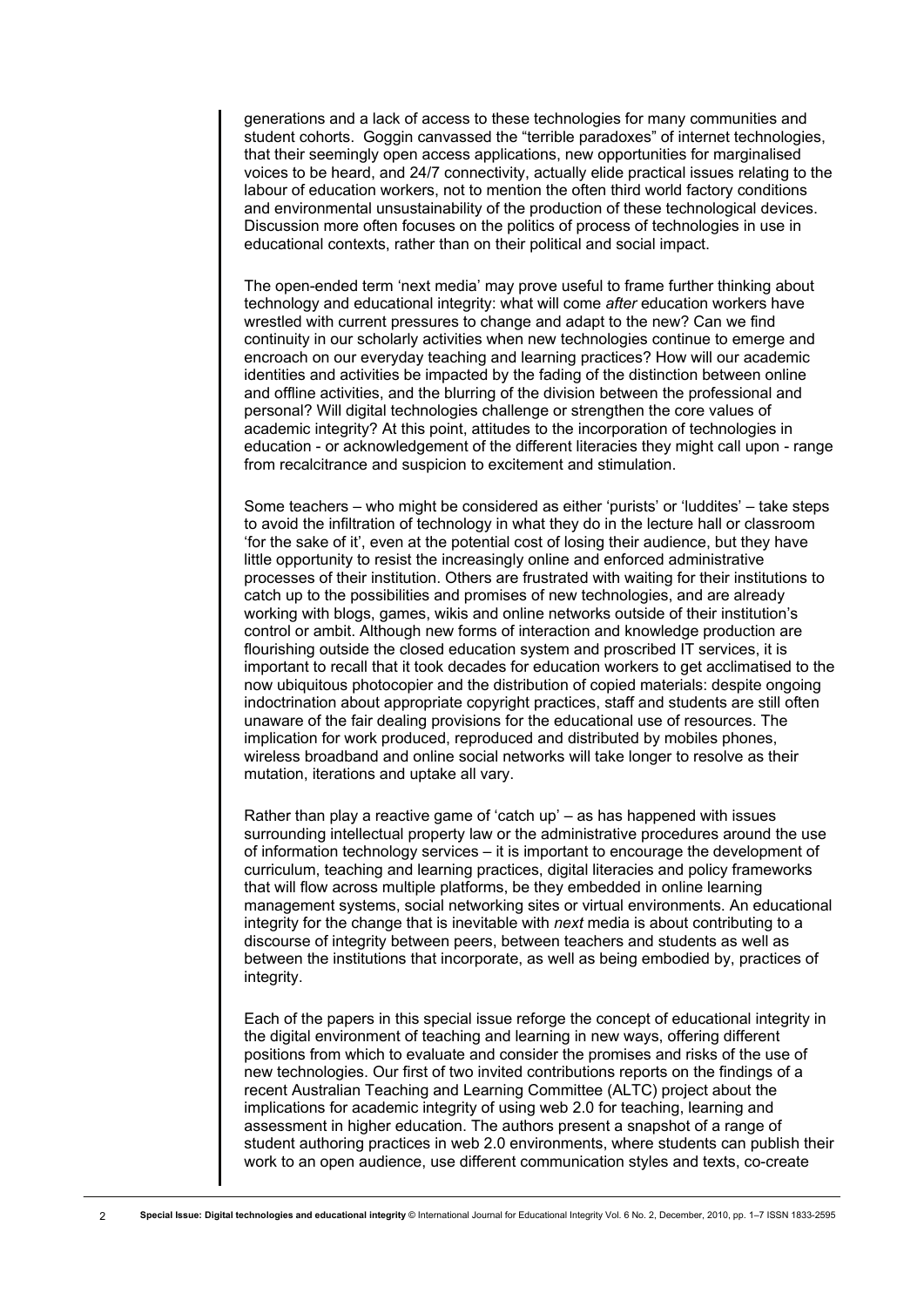content with other students, and, perhaps most significantly, manage their content outside the confines of the university. The authors of this paper point out that just as each of these affordances provides opportunities for enhancing students' learning in higher education, they also impose new ways of thinking about scholarly writing and assessment that can be challenging for both students and staff. This report on current practices by students using digital technologies in universities is complemented by a second invited contribution by Brady Robards, who concentrates more closely on issues relating to integrity and identity in social networking sites. Robards' paper challenges the suggestion by Facebook's Mark Zuckerberg that multiple online identities represent a lack of integrity on behalf of the user. Robards reports on a study of young Australian users of MySpace and Facebook, and employs Erving Goffman's theory of audience segregation into order to suggest that we have much to learn from young people's management of multiple social networks, online identities and abilities to distinguish themselves between multiple publics and different audiences.

A similar positive framing and reminder of what we have to learn from our students, comes from Nicole Pfannenstiel's discussion of the "home-based" digital literacy practices employed by media users in the everyday. Pfannenstiel offers an instructional perspective of digital literacies and the uses of the internet in the move from the social, recreational and casual use of technologies and the literacy practices acquired incrementally and experientially, to the dynamics of the classroom and the needs and demands of curricula and more discipline specific academic discourse. This paper draws on the experience of the author working in an American higher education system, where students have ready access to a variety of personal and mobile digital devices.

From a very different perspective, the paper by Michelle Eady and Stuart Woodcock reports on the experience of members of an Australian Aboriginal community, the Narungga people of the York Peninsula, as they used synchronous computer technologies to enhance literacy learning. While Indigenous learners are often disenfranchised due to geographical barriers, government policies, language background, poverty, health or technical insufficiencies, this paper reports on how distance and digital learning approaches can be usefully incorporated. Eady and Woodcock's paper breaks new ground in its reflection of an 'integrative' approach to the creation of content and learning experiences through the use of synchronous technologies for Indigenous adults. They interpret 'educational integrity' as encompassing the need for an incorporation of Indigenous culture into learning experiences with respect for all participants (including community Elders), equity of access and opportunity, as well as a delineation of the ethical research approaches used by the investigators themselves. The paper outlines the value of integrating all these approaches in the building of online learning environments, with an aim to ascertain ethical and culturally sensitive approaches to learning and teaching.

The paper by Jeannette Stirling, Kerryn Hopkins and Brendan Riddick discusses the implications of the use of educational media at remote or distant satellite university campuses. Educational technologies have opened up possibilities for students and their teachers in regional areas to participate in higher education, but pragmatic costcutting organisational approaches can potentially lead to a breakdown of pedagogical integrity. The use of available educational technology is suggested to be utilitarian and alienating to sessional or short-term contract staff, who, in already precarious work conditions, are not paid adequately to support their students through online learning management systems, let alone to watch the video-streamed lectures, although the content of these are a key part of their students' assessment and tutorial activities. The authors appeal to a more nuanced appreciation of multi-location blended teaching and learning contexts, that would take into account local communities' learning needs and existing local teaching expertise. Their concern is that disregarding these with the centralisation and standardisation of subject delivery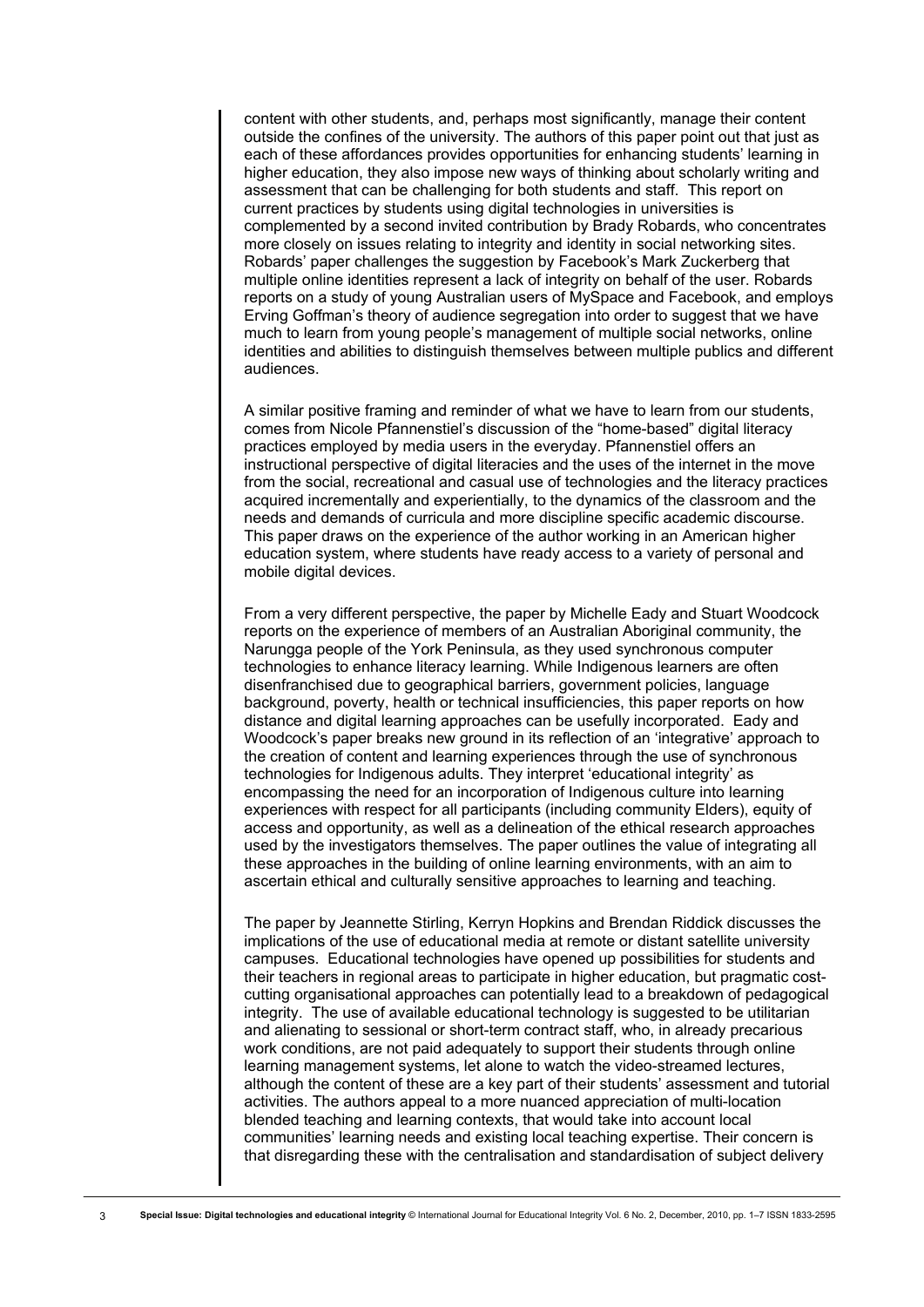– and only minor alterations across campuses that are aimed at information dissemination rather than effective learning – jeopardises the educational and pedagogical integrity of the university experience for both teachers and students.

The book reviews for this edition augment the discussion canvassed by the two invited contributions and the refereed papers. Katie Freund's review of John Hartley's book *The Uses of Digital Literacies* (2009) found that it skirted the issue with generalisations and assumptions about the digital divide. Annalise Friend addressed another perspective in her review of Larry Rosen's *Rewired*: *Understanding the iGeneration and the Way They Learn* (2010), again noting the elision of large groups of people without access to technological devices and broadband. However, Chris Moore found some redeeming qualities in Marc Prensky's latest publication about *Teaching Digital Natives* (2010), drilling down to find that the pedagogical methods and practices Prensky bases his celebration of new media on are actually socially inclusive and flexible enough to account for a range of student contexts and available technologies. Margaret Wallace's review of Vibiana Cvetkovic and Katie Anderson's *Stop Plagiarism: A Guide to Understanding and Prevention* (2010) reminds us of the ongoing emphasis in discussions of academic integrity on the 'war' against plagiarism and the fear of digital technologies copy-and-paste functions. Andrew Whelan offers a careful commentary on the *Ethics of Internet Research* (2009), where he unpacks concerns about finding appropriate ethical frameworks for online research, taking a broader sociological view of activities and risks of what is commonly understood as an 'easier' and more manageable online research practice. The review of *Wikiworlds* (2010), by Ruth Walker, investigates the expanded emancipatory potential of online participatory media like 'wikis' while providing a genealogy of theorists interested in critical pedagogies and the impact of new technologies, useful for readers interested in developing a theoretical grounding in the tensions between technology and education, as well as the opportunities opened up through collaborative online peer activities.

The genesis for this special issue occurred as part of the *4th Asia Pacific Conference on Education* Integrity (4APCEI) at the University of Wollongong in 2009, which featured a student online video competition to create a short production on the topic of 'educational integrity' (Figure 1). Both the co-editors worked on administrating this competition, designing the guidelines, encouraging student participation and eventually judging the entries before screening them at the 4APCEI conference. Digital communication students in a first year Bachelor of Media and Communications subject at the University of Wollongong were given the opportunity to work in groups to submit entries for the competition as part of the subject's focus on user generated content and online videos. This subject's mixing of critical theory with practice-based development of digital literacies was considered an ideal environment for the students to expand their awareness and/or test their understanding of issues related to educational and academic integrity.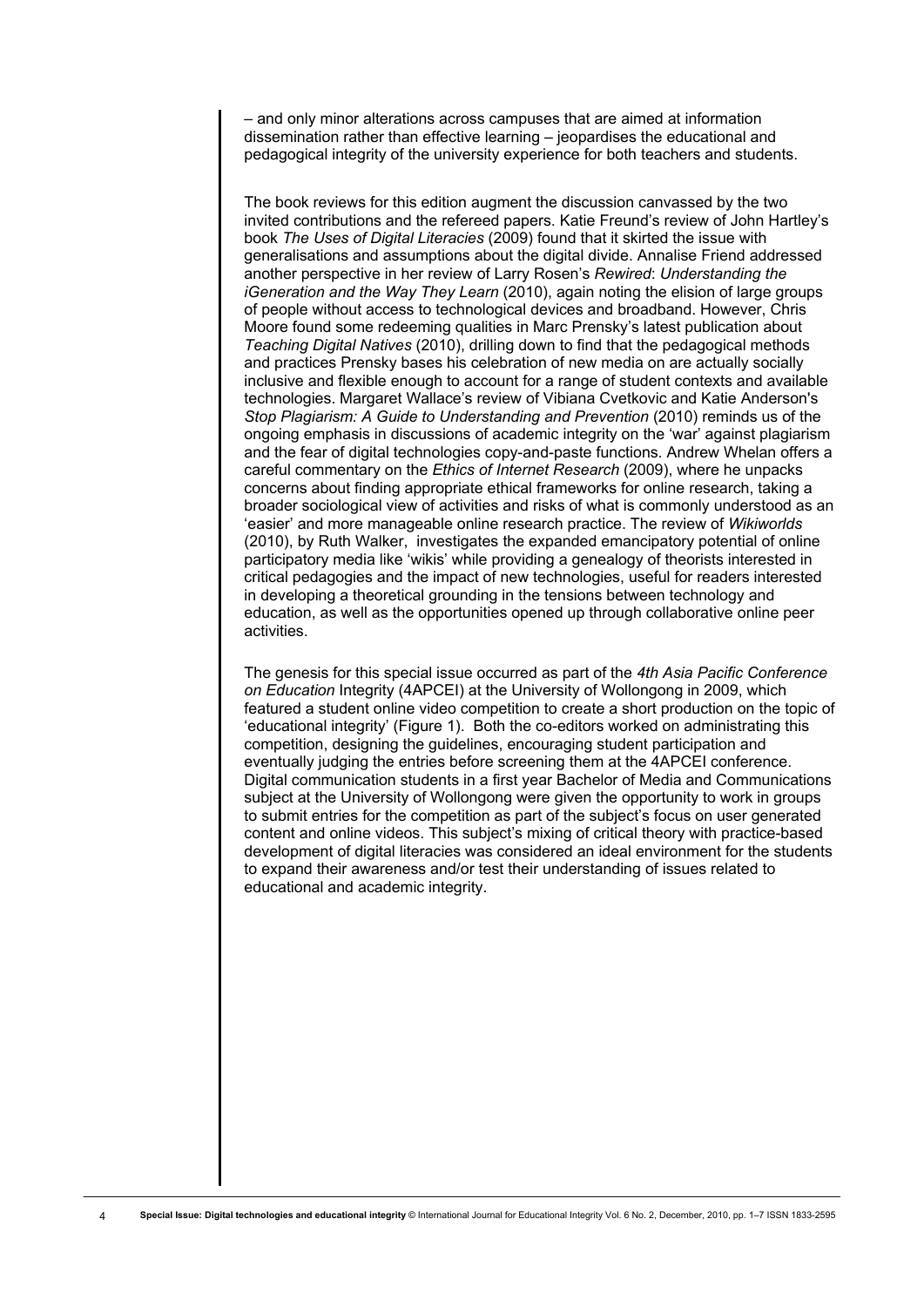

Figure 1. The winning entry for the 4APCEI 2009 short video competition hosted on YouTube.

The remit for the video competition was open ended, so that students were free to experiment with genre, humour and parody to critique the topic, or simply to be informative. We did not define the term 'educational integrity' for the students, so that they were free to discover or express what the concept might mean to them. The goal was simply to get the video producers and others to think creatively about engaging and supporting both students and academics in coming to terms with the dynamics of new technologies, new social media practices and the new digital literacies entering higher education institutions. The students had little to no experience in producing, editing or uploading videos to YouTube, but were able to borrow cameras and use mobile phones to produce an imaginative, innovative and sometimes poignant collection of amateur videos in a few hours of class and independent time.

For the most part, we found that the students understood 'educational integrity' to relate directly to plagiarism; it became clear that students have taken on the message that plagiarism is the primary issue of integrity at university. They have internalised it as an institutionalised transgression with zero-tolerance outcomes in higher educational settings, unrelated to their otherwise everyday online practices of copyand-paste, appropriation and remixing without acknowledgment using digital technologies. The video competition also raised other issues of integrity for the organisers (and now co-editors of this issue), including concerns about exposing their students to public scrutiny, and allowing the University to re-appropriate the material (the winning entry has now been showcased in the compulsory online guide to 'academic integrity' found on the UOW Library homepage, and has appeared on other sites worldwide). Even though we counseled students on the fair use of copyrighted music and video sources for their projects, the students willingly (if perhaps too readily and unreflectively) gave permission for us to use their material, without critically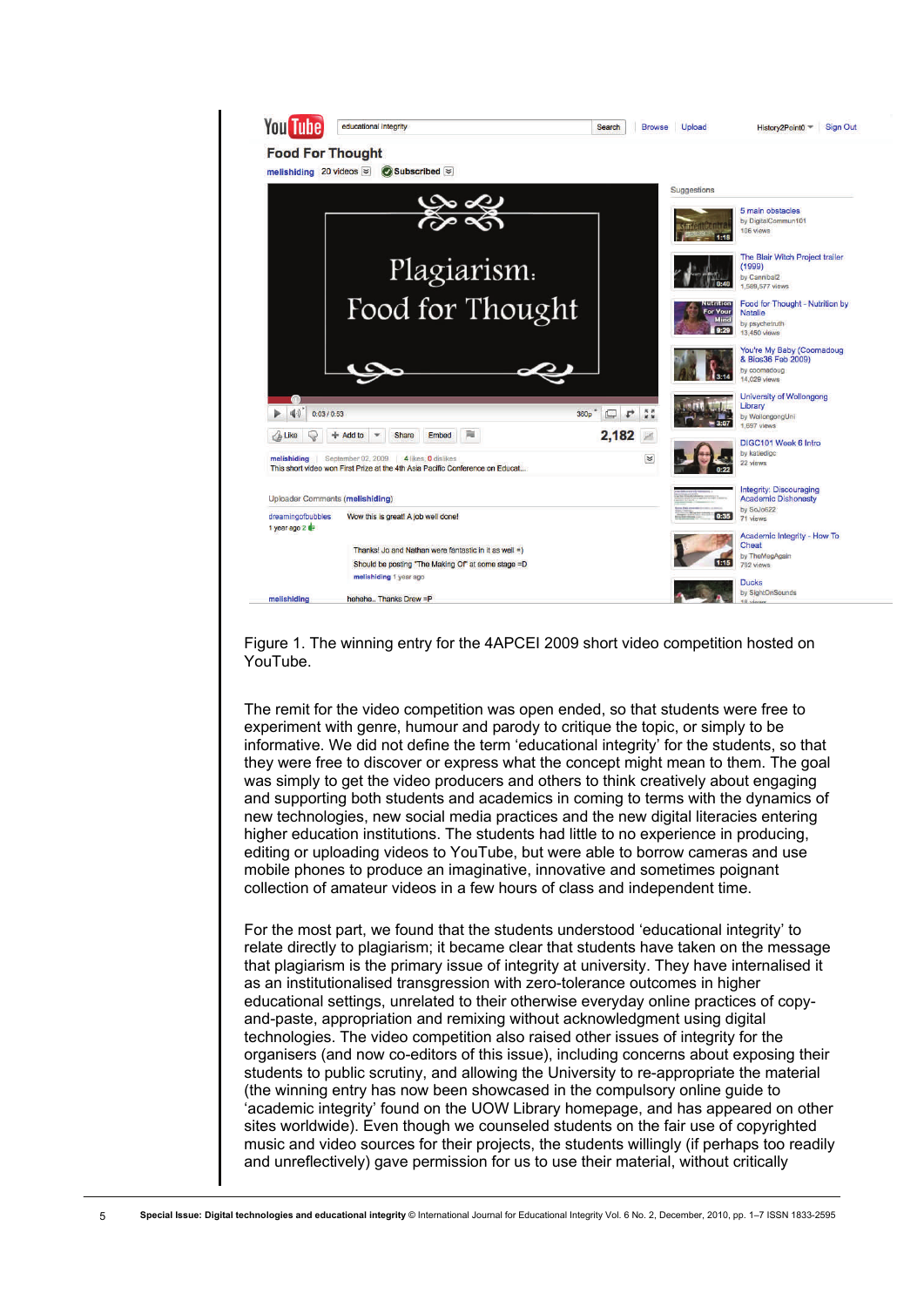considering their own rights. The broader questions of educational integrity surely demand that we carefully consider these practices on their behalf, at the very least to ensure that students are alert to questions of appropriate access to their public and private identities and work. The processes afforded by digital technology promises a quick and relatively easy leap to authorship, and the concomitant transformation of otherwise passive consumers into active creators, collaborators or authors of new media content. However, it is important to keep in mind the possibility that information and knowledge can and will be controlled, packaged or exchanged as if they were simple commodities.

The intentions for this special issue were therefore twofold: to explore and extend of the analysis of the impact of digital technologies on educational integrity and to contribute to the expansion of the dialogue regarding the ways we teach, learn and share with integrity in the online environments and interactive spaces of digital technologies. We were keen to expand on the types of discussions we have had with students and colleagues in coming to terms with the complex dynamics and consequences of extending traditional literacies for the digital age. Our remit was to consider a broad range of questions about the role of technologies in education and to critically examine educational integrity. Our desire was to begin to move beyond the preoccupation with plagiarism in order to explore examples of best practice in dealing with the institutional boundaries associated with the use of technologies in collaborative research and teaching. Any success or failure in this regard is perhaps not important, as these are not issues that can be fully encompassed in a single special edition. Instead, we have arrived at a new point in an ongoing conversation, one that is underscored by this journal's status as an online and open content resource. Rather than sequestered behind a subscription license or paywall, these articles can potentially be linked to and embedded in our Twitter streams, Facebook and Academia.edu profiles, professional and personal blog posts, and linked to from our Scribd.com resumes and tagged via our Delicious.com bookmarked biographical collections – not just to increase their popularity or readership, but as part of our expanding professional practices using digital technologies and online networking activities. From here, new conversations about educational integrity will hopefully emerge and continue beyond their initial points in this collection of papers for *IJEI.* 

Chris Moore and Ruth Walker, IJEI Special Issue Editors

### **References**

- Davis, G. (2010) A lectern in a dusty room: The Republic of Learning, lecture 2. *The Boyer Lectures*, ABC Radio National. Retrieved 13th December 2010 from: http://www.abc.net.au/rn/boyerlectures/stories/2010/3034849.htm
- Goggin, G. (2010). Borderlands or enclosures? Technology, the university and cultural studies. *A Scholarly Affair: Cultural Studies Association of Australia Conference* (CSAA) Byron Bay 7-9 December 2010
- Silverstone, R. (1999). What's new about new media? *New Media and Society* 1(1), 10-82.

#### **Thank you to 2010 reviewers**

At the end of 2010, the editors of this year's two issues of the *International Journal for Educational Integrity* would like to warmly thank their scholarly colleagues who have so generously volunteered their time and expertise to the anonymous peer review process. This year, the reviewers included: Margaret Lightbody, University of South Australi[a](http://www.google.com/url?q=https%3A%2F%2Fstaffmail.uow.edu.au%2Fowa%2Fredir.aspx%3FC%3D4529aa1ad0b246c68ffc45fd0dac4dea%26URL%3Dmailto%253amargaret.lightbody%2540unisa.edu.au&sa=D&sntz=1&usg=AFQjCNGSbUVlVRPQhkfKdJzetIKcYcxLeg)  Beverley Kokkin[n](http://www.google.com/url?q=https%3A%2F%2Fstaffmail.uow.edu.au%2Fowa%2Fredir.aspx%3FC%3D4529aa1ad0b246c68ffc45fd0dac4dea%26URL%3Dmailto%253aBeverley.kokkinn%2540unisa.edu.au&sa=D&sntz=1&usg=AFQjCNEi550UmDvZb6RW2cIolFbTP6dkNQ) University of South Australi[a](http://www.google.com/url?q=https%3A%2F%2Fstaffmail.uow.edu.au%2Fowa%2Fredir.aspx%3FC%3D4529aa1ad0b246c68ffc45fd0dac4dea%26URL%3Dmailto%253amargaret.lightbody%2540unisa.edu.au&sa=D&sntz=1&usg=AFQjCNGSbUVlVRPQhkfKdJzetIKcYcxLeg)  Clair Hughes, University of Queensland